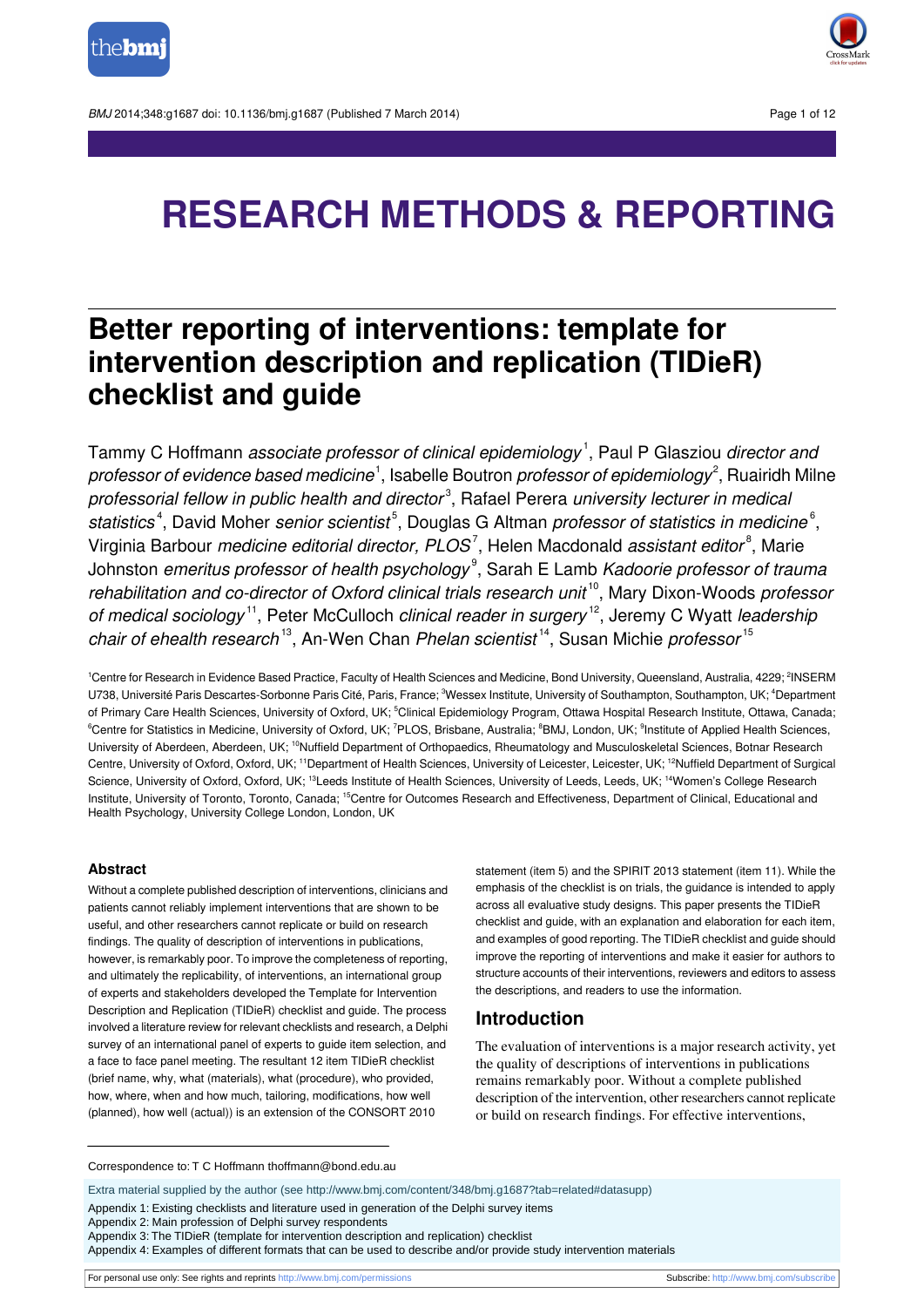clinicians, patients, and other decision makers are left unclear about how to reliably implement the intervention. Intervention description involves more than providing a label or the ingredients list. Key features—including duration, dose or intensity, mode of delivery, essential processes, and monitoring—can all influence efficacy and replicability but are often missing or poorly described. For complex interventions, this detail is needed for each component of the intervention. For example, a recent analysis found that only 11% of 262 trials of cancer chemotherapy provided complete details of the trial treatments.<sup>1</sup> The most frequently missing elements were dose adjustment and "premedications," but 16% of trials omitted even the route of drug administration. The completeness of intervention description is often worse for non-pharmacological interventions: one analysis of trials and reviews found that 67% of descriptions of drug interventions were adequate compared with only 29% of non-pharmacological interventions.<sup>2</sup> A recent study of 137 interventions, from 133 trials of non-drug interventions, found that only 39% of interventions were described adequately in the primary paper or any references, appendices, or websites.<sup>3</sup> This increased, albeit to only 59%, by contacting authors for additional information—a task almost no clinicians and few researchers have time to undertake.

The Consolidated Standards of Reporting Trials (CONSORT) 2010 statement<sup>4</sup> currently suggests in item 5 that authors should report on "The interventions for each group with sufficient details to allow replication, including how and when they were actually administered." This is appropriate advice, but further guidance seems to be needed: despite endorsement of the CONSORT statement by many journals, reporting of interventions is deficient. The problem arises partly from lack of awareness among authors about what comprises a good description and partly from lack of attention by peer reviewers and editors.<sup>5</sup>

A small number of CONSORT extension statements contain expanded guidance about describing interventions, such as non-pharmacological interventions,<sup>6</sup> and specific categories of interventions, such as acupuncture and herbal interventions.<sup>78</sup> The guidance for content of trial protocols, SPIRIT (Standard Protocol Items: Recommendations for Interventional Trials), provides some recommendations for describing interventions in protocols.<sup>9</sup> More generic and comprehensive guidance is needed along with robust ways to implement such guidance. We developed an extension of item 5 of the CONSORT 2010 statement and item 11 of the SPIRIT 2013 statement in the form of a checklist and guidance entitled TIDieR (Template for Intervention Description and Replication), with the objective of improving the completeness of reporting, and ultimately the replicability, of interventions. This article describes the methods used to develop and obtain consensus for this checklist and, for each item, provides an explanation, elaboration, and examples of good reporting. While the emphasis of the checklist is on trials, the guidance is intended to apply across all evaluative study designs, such as trials, case-control studies, and cohort studies.

## **Methods for development of the TIDieR checklist and guide**

Development of the checklist followed the methodological framework for developing reporting guidelines suggested by the EQUATOR Network.<sup>10</sup> In collaboration with the CONSORT steering group, we established a TIDieR steering committee (PPG, TCH, IB, RM, RP). The committee generated a list of 34 potential items from relevant CONSORT checklists and

checklists for reporting discipline-specific or particular categories of interventions. The group also reviewed other sources of guidance on intervention reporting identified from a thorough search of the literature, followed by a forward and backward citation search (see appendix 1).

We then used a two round modified Delphi consensus survey method<sup>11</sup> involving a broad range of expertise and stakeholders. In the first round, each of the 34 items generated by the steering committee was rated by survey participants as "omit," "possible," "desirable," or "essential" to include in the final checklist. From the first round, some items were reworded and combined, and then the ranked items were divided into three groups for the second round. The first group contained 13 items with the highest rankings (rated as "essential" by  $\geq 70\%$ participants or "essential or desirable" by  $\geq$ 85%), and participants were advised that these would be included in the checklist unless strong objection to their inclusion was received in the second round. The second group contained 13 items with moderate rankings ("essential or desirable" by  $\geq 65\%$ ); participants were asked to rate each of these again as "omit," "possible," "desirable," or "essential." The third group contained three items with low rankings, and participants were advised that these items would be removed unless strong objection to their omission was received in the second round. In both rounds, participants could also suggest additional items, comment on item wording, or provide general comments.

Delphi participants (n=125) were authors of research on describing interventions, clinicians, authors of existing reporting guidelines, clinical trialists, methodologists or statisticians with expertise in clinical trials, and journal editors (see appendix 2). They were invited by email to complete the two rounds of the web based survey. The response rate was 72% (n=90) for the first round. Only those who completed round one and were willing to participate in round two were invited to participate in round two. The response rate for round two was 86% (74 of 86 invited).

After the two Delphi rounds, 13 items were included in the draft checklist, and 13 moderately rated items were retained for further discussion at the in person meeting. The results of the Delphi survey were reported at a two day consensus meeting on 27-28 March 2013, in Oxford, UK. Thirteen invited experts, representing a range of health disciplines (see author list) and with expertise in the development of trial, methodological, and/or reporting guidelines, attended and are all authors of this paper. The meeting began with a review of the literature on intervention reporting, followed by a report of the Delphi process, the draft checklist of 13 items, and rankings of and comments about the additional 13 moderately rated items. Meeting participants discussed the proposed items and agreed which should be included and the wording of each item.

After the meeting, the checklist was distributed to the participants to ensure it reflected the decisions made, and this explanation and elaboration document was drafted. This was then piloted with 26 researchers who were authoring papers of intervention studies and minor clarifications were made in the elaboration of some items.

## **Scope of the TIDieR checklist and guide for describing interventions**

The overarching purpose of the TIDieR checklist is to prompt authors to describe interventions in sufficient detail to allow their replication. The checklist contains the minimum recommended items for describing an intervention. Authors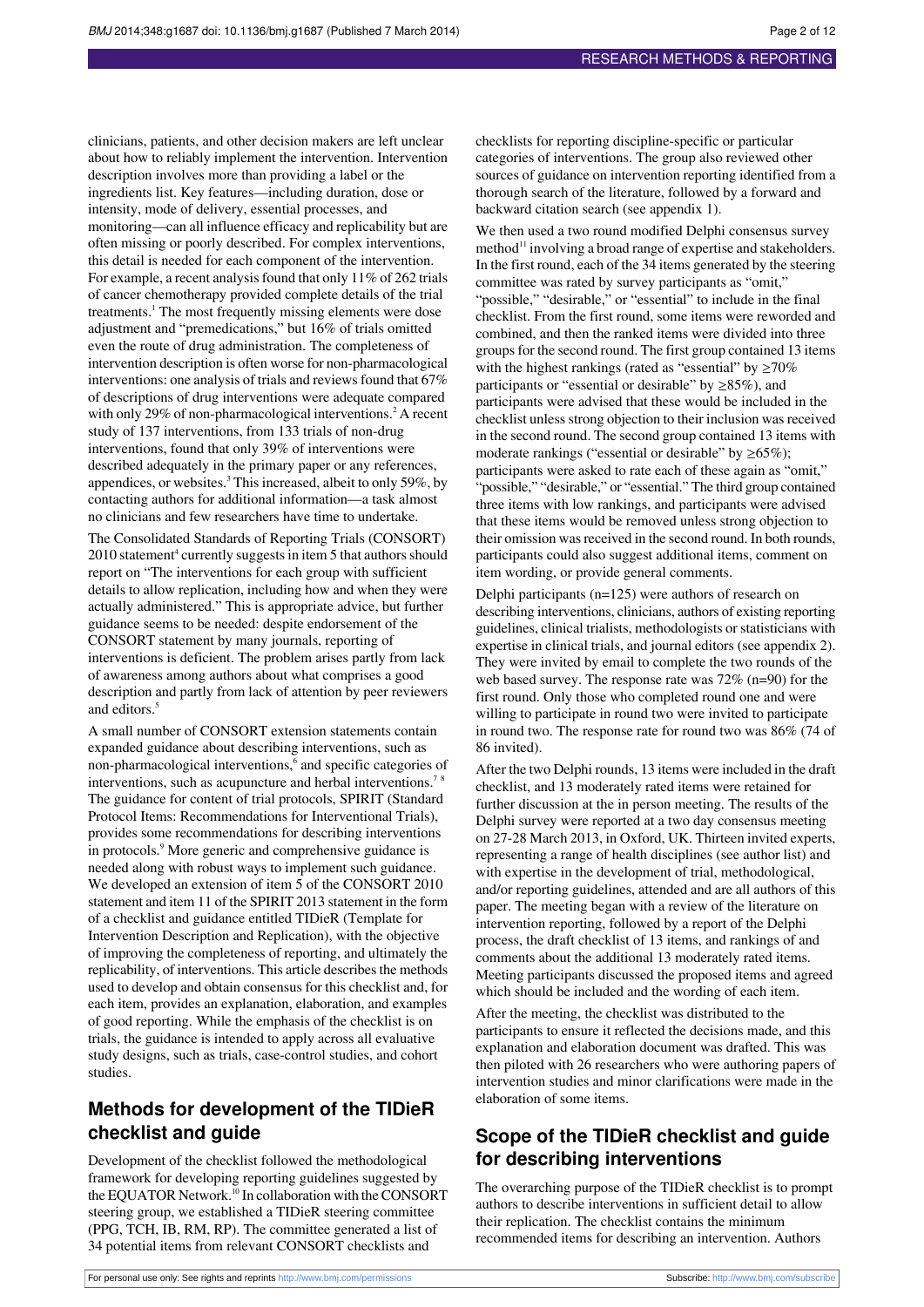should provide additional information where they consider it necessary for the replication of an intervention.

Most TIDieR items are relevant for most interventions and applicable to even apparently simple drug interventions, which are sometimes poorly described.<sup>2</sup> If we consider the elements of an evaluation of an intervention—the population, intervention, comparison, outcome ("PICO")—TIDieR can be seen as a guide for reporting the intervention and comparison (and co-interventions, when relevant) elements of a study. Other elements (such as population, outcomes) and methodological features are covered by CONSORT 2010 or SPIRIT 2013 items for randomised trials and by other checklists (such as the  $STROBE$  statement<sup>12</sup>) for alternate study designs. They have not been duplicated as part of the TIDieR checklist.

The order in which items are presented in the checklist does not necessarily reflect the order in which information should be presented. It might also be possible to combine a number of items from the checklist into one sentence. For example, information about what materials (item 3) and what processes (item 4) can be combined (example 3c).

We emphasise that our definition of "intervention" extends to describing the intervention received by the comparison group/s in a study. Control interventions and co-interventions are often particularly poorly described; "usual care" is not a sufficient description. When a controlled study is reported, authors should describe what participants in the control group received with the same level of detail used to describe the intervention group, within the limits of feasibility. Full understanding of the comparison group care can help to explain the observed efficacy of an intervention, with greater apparent effect sizes being potentially found when control group care is minimal.<sup>13</sup> Describing the care that each group received will usually require the replication of the checklist for each group in a study.

As well as describing which interventions(or control conditions) were delivered to different groups, authors should also explain legitimate variants of the intervention. Authors might find it helpful to locate their trial on the pragmatic explanatory continuum.<sup>14</sup> If, for example in a pragmatic trial, authors expect there to be variants in aspects of the intervention (for instance, in the "usual care" group across various centres), those variants should be described under the appropriate checklist items.

We recognise that limitations (such as format and length) for journals that are only paper based can sometimes preclude inclusion of all intervention information in the primary paper (that is, the paper that is reporting the main results of the intervention evaluation). The information that is prompted by the TIDieR checklist might therefore be reported in locations beyond the primary paper itself, including online supplementary material linked to the primary paper, a published protocol and/or other published papers, or a website. Authors should specify the location of additional detail in the primary paper (for example, "online appendix 2 for the training manual," "available at [www.](http://www/)..," or "details are in our published protocol"). When websites provide further details, URLs that are designed to remain stable over time are essential.

### **The TIDieR checklist explanation and elaboration**

The items included in the checklist are shown in table 1[⇓.](#page-9-0) The complete checklist is available in appendix 3 and a Word version, which authors and reviewers can fill out, is available on the EQUATOR Network website ([www.equator-network.](http://www.equator-network.org/reporting-guidelines/tidier/) [org/reporting-guidelines/tidier/\)](http://www.equator-network.org/reporting-guidelines/tidier/). An explanation for each item is given below, along with examples of good reporting. Citations for the examples are in table 2.[⇓](#page-10-0)

#### **Item 1. Brief name: Provide the name or a phrase that describes the intervention**

Examples:

- 1a. Single . . . dose of dexamethasone
- **•** 1b. TREAD (TREAtment of Depression with physical activity) study
- **•** 1c. Internet based, nurse led vascular risk factor management programme promoting self management

*Explanation*—Precision in the name, or brief description, of an intervention enables easy identification of the type of intervention and facilitates linkage to other reports on the same intervention. Give the intervention name (examples 1a, 1b), explaining any abbreviations or acronyms in full (example 1b), or a short (one or two line) statement of the intervention without elaboration (example 1c).

#### **Item 2. Why: Describe any rationale, theory, or goal of the elements essential to the intervention**

Examples:

- **•** 2a. Dexamethasone (10 mg) or placebo was administered 15 to 20 minutes before or with the first dose of antibiotic. . . Studies in animals have shown that bacterial lysis, induced by treatment with antibiotics, leads to inflammation in the subarachnoid space, which may contribute to an unfavourable outcome [references]. These studies also show that adjuvant treatment with anti-inflammatory agents, such as dexamethasone, reduces both cerebrospinal fluid inflammation and neurologic sequelae [references]
- **•** 2b. Self management of oral anticoagulant therapy may result in a more individualised approach, increased patient responsibility, and enhanced compliance, which may lead to improvement in the regulation of anticoagulation
- **•** 2c. The TPB [Theory of Planned Behaviour] informed the hypothesised mediators of intention and physical activity that were targeted in the intervention program: instrumental and affective attitude, subjective norm and perceived behavioural control
- **•** 2d. We chose a 5° wedge because greater wedging is less likely to be tolerated by the wearer [reference] and is difficult to accommodate within a normal shoe

*Explanation*—Inclusion of the rationale, theory, or goals that underpin an intervention, or the components of a complex intervention,<sup>15</sup> can help others to know which elements are essential, rather than optional or incidental. For example, the colour of capsules used in a pharmacological intervention is likely to be an incidental, not essential, contributor to the intervention's efficacy and hence reporting of this is not necessary. In some reports, the term "active ingredient" is used and refers to the components within an intervention that can be specifically linked to its effect on outcomes such that, if they were omitted, the intervention would be ineffective.<sup>16</sup> The known or supposed mechanism of action of the active component/s of the intervention should be described.

Example 2a illustrates the rationale for treating bacterial meningitis with dexamethasone in addition to an antibiotic. Behaviour change and implementation interventions might require different forms of description, but the basic principles are the same. It might, alongside an account of the components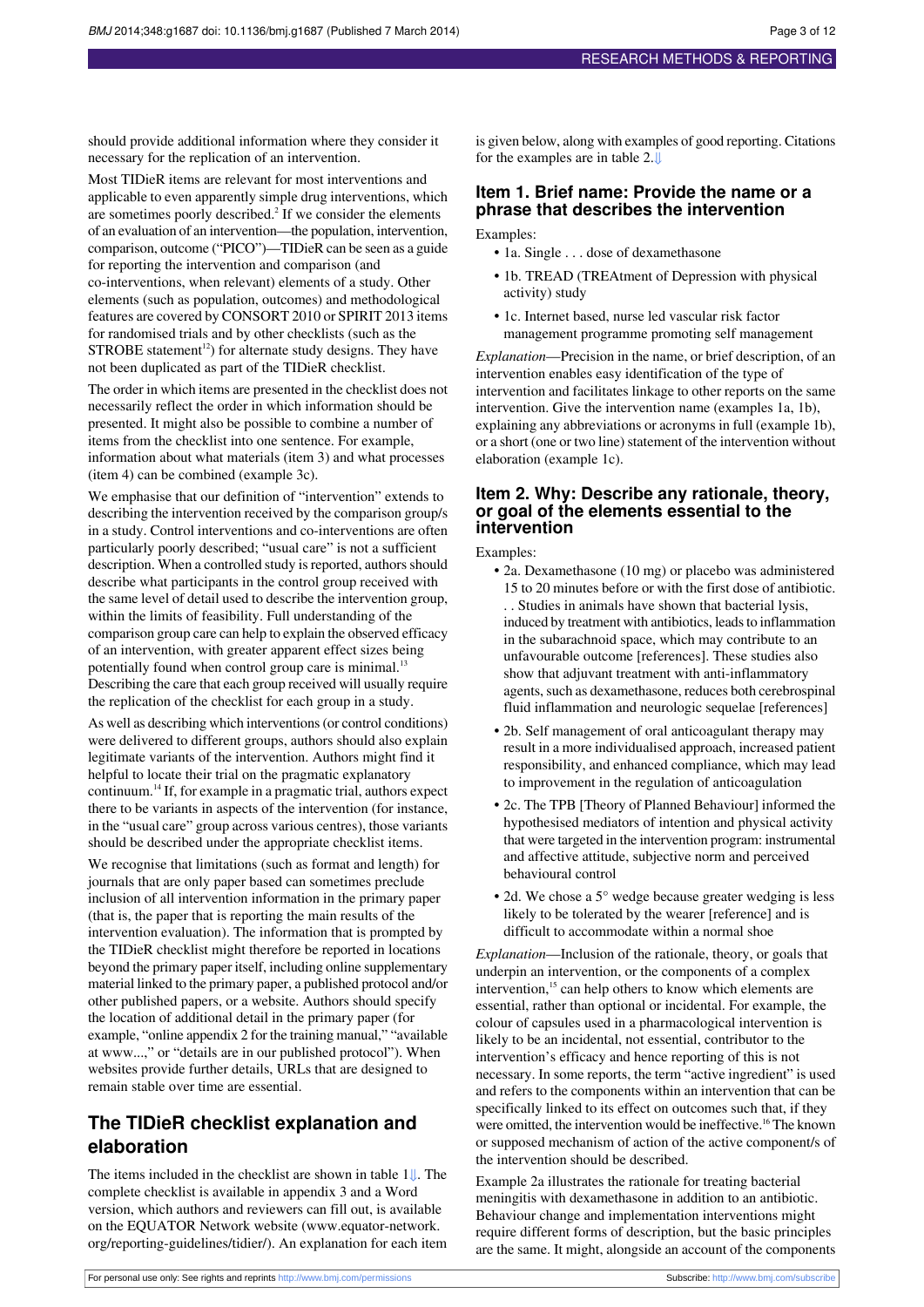of the intervention, also be appropriate to describe the intervention in terms of its theoretical basis, including its hypothesised mechanisms of action (examples 2b, 2c).<sup>17-19</sup> The rationale behind an important element of an intervention can sometimes be pragmatic and relate to acceptability of the intervention by participants (example 2d).

#### **Item 3. What (materials): Describe any physical or informational materials used in the intervention, including those provided to participants or used in intervention delivery or in training of intervention providers. Provide information on where the materials can be accessed (for example, online appendix, URL)**

Examples:

- **•** 3a. The educational package included a 12-minute cartoon . . . The presentation of the cartoon was complemented by classroom discussions, display of the same poster that was used for the control group [see figure in appendix 4], dissemination of a pamphlet summarising the key messages delivered in the cartoon, and drawing and essay writing competitions to reinforce the messages . . . The cartoon can be accessed at NEJM.org or at [URL provided]. A specific teacher training workshop was held before commencement of the trial (for details, see the protocol, available at NEJM.org)
- **•** 3b. The intervention group received a behaviour change counselling training programme called the Talking Lifestyle learning programme that took practitioners through a portfolio-driven set of learning activities. Precise details of both intervention content and the training programme can be found in [URL, login and password provided]. . . Box 1 provides a more detailed description of the components of the training programme
- **•** 3c. The "local" group received a sonographically guided injection of 2 mL (10 mg/mL) triamcinolone (Kenacort-T, Bristol-Myers Squibb) and 5 mL (10 mg/mL) lidocaine hydrochloride (Xylocaine, AstraZeneca) to the subacromial bursa and an intramuscular injection of 4 mL (10 mg/mL) lidocaine hydrochloride to the upper gluteal region

*Explanation*—A full description of an intervention should describe what different physical and information materials were used as part of the intervention (this typically will not extend to study consent forms unless they provide written instructions about the intervention that are not provided elsewhere). Intervention materials are the most commonly missing element of intervention descriptions.<sup>3</sup> This list of materials can be regarded as comparable with the "ingredients" required for a recipe. It can include materials provided to participants(example 3a), training materials used with the intervention providers (examples 3a, 3b), or the surgical device or pharmaceutical drug used and its manufacturer (example 3c). For some interventions, it might be possible to describe the materials and the procedures (item 4) together (examples 3c, 4c). If the information is too long or complex to describe in the primary paper, alternative options and formats for providing the materials should be used (see appendix 4 for some examples) and details of where they can be obtained (examples 3a, 3b) should be provided in the primary paper.

#### **Item 4. What (procedures): Describe each of the procedures, activities, and/or processes**

#### **used in the intervention, including any enabling or support activities**

Examples:

- 4a. The TREPP [transrectus sheath preperitoneal] technique can be performed under spinal anaesthesia. To reach the PPS [preperitoneal space], a 5 cm straight incision is made about 1 cm above the pubic bone. The anterior rectus sheath is opened, as is the underlying fascia transversalis [figure]. After retraction of the muscle fibres medially, the inferior epigastric vein and artery are identified and retracted medially as well
- **•** 4b. . . . identified a suitable vein for cannulation. The overlying skin was wiped with an alcohol swab and allowed to dry, as per standard operating procedures. The principal investigator then administered the allocated spray from a distance of about 12 cm for two seconds. This technique avoided "frosting up" of vapocoolant on the skin. Liquid spray on the skin was allowed to evaporate for up to 10 seconds. The area was again wiped with an alcohol swab and cannulation proceeded immediately. Cannulation had to be carried out within 15 seconds of administration of the spray
- **•** 4c. . . . three periods of exercise each lasting 5 min, supervised by a physiotherapist. The first period consisted of 2 min of indoor jogging, 1 min of stair climbing (three floors), and 2 min of cycling on an ergometer. Resistance on the ergometer was adjusted to ensure that the participant's respiratory rate was elevated during the 2 min of cycling. At the end of the first period, the patient performed several prolonged and brief expiratory flow accelerations with open glottis, the forced expiratory technique, and finally cough and sputum expectoration. These clearance manoeuvres were performed over 1.5 min. The second period consisted of 1 min of stretching repeated five times, followed by the same expiratory manoeuvres for 1.5 min, as described above. The third period consisted of continuous jumping on a small trampoline. It included 2 min of jumping, 2 min of jumping while throwing and catching a ball, and 1 min of jumping while hitting a tossed ball. This was again followed by expiratory manoeuvres for 1.5 min. The entire regimen was followed by 40 min rest
- **•** 4d. All health workers doing outpatient consultations in the intervention group received text messages about malaria case management for 6 months . . . The key messages addressed recommendations from the Kenyan national malaria guidelines and training manuals [references]
- **•** 4e. Onsite activities were implemented by hospital personnel responsible for quality improvement initiatives . . . Standard communication channels were used, including group specific computer based training modules and daily electronic documentation by nursing staff for all groups. On-site training in bathing with chlorhexidine-impregnated cloths was provided to hospitals assigned to a decolonisation regimen . . . Nursing directors performed at least three quarterly observations of bathing, including questioning staff about protocol details. Investigators hosted group specific coaching teleconferences at least monthly to discuss implementation, compliance, and any new potentially conflicting initiatives

*Explanation—*Describe what processes, activities, or procedures the intervention provider/s carried out. Continuing the recipe metaphor used above, this item refers to the "methods" section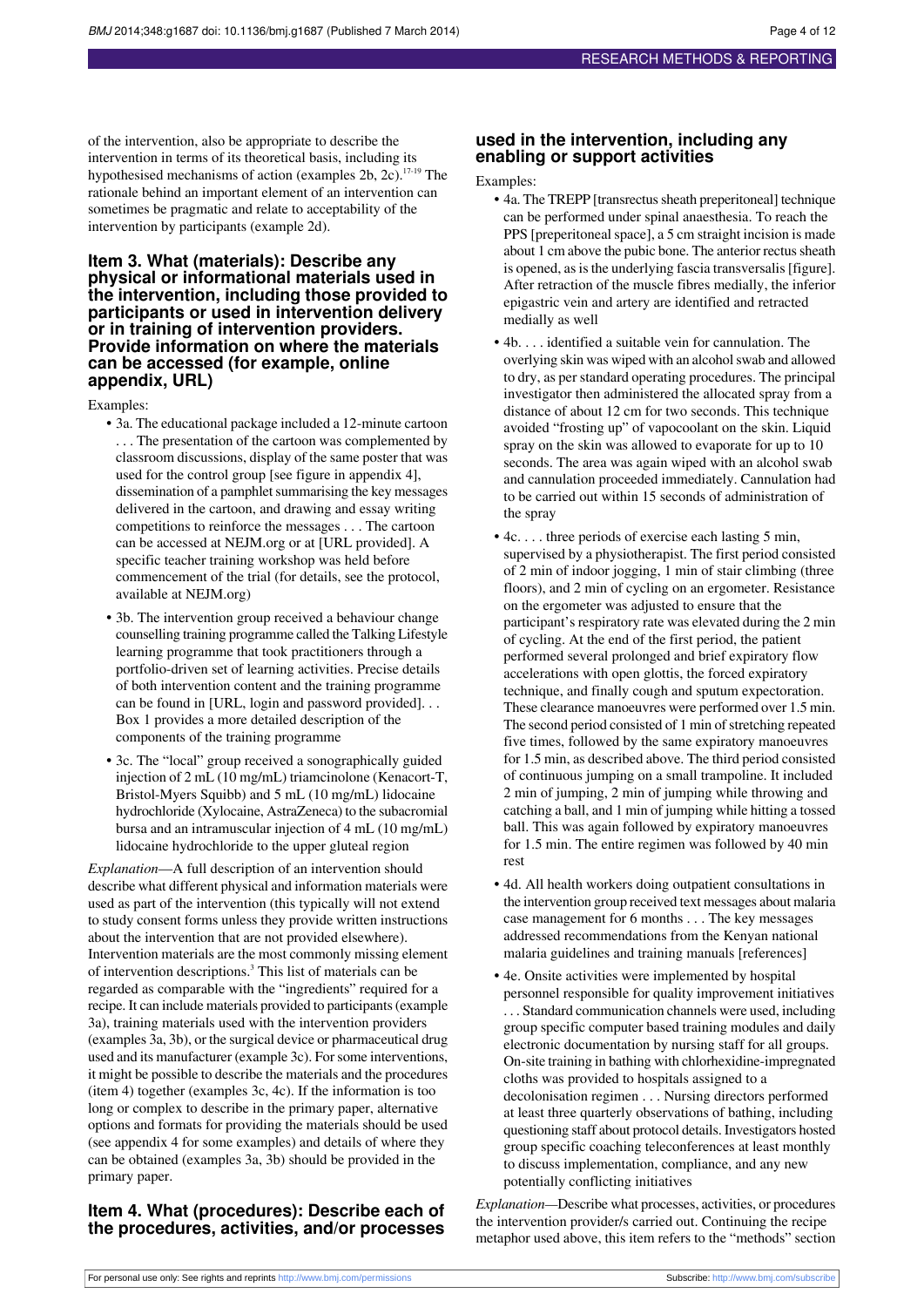of a recipe and where intervention materials ("ingredients") are involved, describes what is to be done with them. "Procedure" can refer to the sequence of steps to be followed (examples 3c, 4b) and is a term used by some disciplines, particularly surgery, and includes, for example, preoperative assessment, optimisation, type of anaesthesia, and perioperative and postoperative care, along with details of the actual surgical procedure used (example 4a). Examples of processes or activities include referral, screening, case finding, assessment, education, treatment sessions (example 4c), telephone contacts (example 4d), etc. Some interventions, particularly complex ones, might require additional activities to enable or support the intervention to occur (in some disciplines these are known as implementation activities), and these should also be described (example 4e). Elaboration about how to report interventions where the procedure is not the same for all participants is provided at item 9 (tailoring).

#### **Item 5. Who provided: For each category of intervention provider (for example, psychologist, nursing assistant), describe their expertise, background and any specific training given**

Examples:

- **•** 5a. Only female counsellors were included in this rural area, after consultation with the village chiefs, because it would not have been deemed culturally appropriate for men to counsel women without their husband present . . . Selection criteria for lay counsellors included completion of 12 years of schooling, residence in the intervention area, and a history of community work
- **•** 5b. The procedure is simple, uses existing surgical skills, and has a short learning curve, with the manufacturers recommending at least five mentored cases before independently practising. All surgeons involved in the study will have completed this training and will have carried out over five procedures prior to recruiting to the study
- **•** 5c. Therapists received at least one day of training specific to the trial from an experienced CBT [cognitive behaviour therapy] therapist and trainer and weekly supervision from skilled CBT supervisors at each centre. . . The intervention was delivered by 11 part time therapists in the three sites who were representative of those working within NHS psychological services [reference]. Ten of the 11 therapists were female, their mean age was 39.2 years (SD 8.1), and they had practised as a therapist for a mean of 9.7 years  $(8.1)$ ... Nine of the 11 therapists delivered 97% of the intervention and, for these nine, the number of patients per therapist ranged from 13 (6%) to 41 (18%)
- **•** 5d. . . . brief lifestyle counselling was practised with trained actors and tape recorded. The competency of counselling was checked using the behaviour change counselling index [reference]. Only practitioners who reached a required standard (agreed by inter-rater consensus between three independent clinical assessors) were approved to deliver brief lifestyle counselling in the trial

*Explanation*—The term "intervention provider" refers to who was involved in providing the intervention (for example, by delivering it to recipients or undertaking specific tasks). This is important in circumstances where the providers' expertise and other characteristics(example 5a) could affect the outcomes of the intervention. Important issues to address in the description might include the number of providers involved in delivering

or undertaking the intervention; their disciplinary background (for example, nurse, occupational therapist, colorectal surgeon, expert patient); what pre-existing specific skills, expertise, and experience providers required and if and how these were verified; details of any additional training specific to the intervention that needed to be given to providers before (example 3b) and/or during the study (example 5c); and if competence in delivering the intervention was assessed before (example 5d) or monitored throughout the study and whether those deemed lacking in competence were excluded (example 5d) or retrained. Other information about providers could include whether the providers were doing the intervention as part of their normal role (example 3b) or were specially recruited as providers for purposes of the study (example 5c); whether providers were reimbursed for their time or provided with other incentives (if so, what) to deliver the intervention as part of the study, and whether such time or incentives might be needed to replicate the intervention.

#### **Item 6. How: Describe the modes of delivery (such as face to face or by some other mechanism, such as internet or telephone) of the intervention and whether it was provided individually or in a group**

Examples:

- 6a. . . . sessions . . . held weekly and facilitated in groups of 6-12 by  $\ldots$
- **•** 6b. Drugs were delivered by . . . members of the [Reproductive and Child Health] trekking teams . . . teams visited each of the study villages . . .
- **•** 6c. The text messaging intervention, SMS Turkey, provided six weeks of daily messages aimed at giving participants skills to help them quit smoking. Messages were sent in an automated fashion, except two days and seven days after the initial quit day
- **•** 6d. . . . made their own appointments online . . . Participants and therapists typed free text into the computer, with messages sent instantaneously; no other media or means of communication were used
- **•** 6e. . . . three 1 hour home visits (televisits) by a trained assistant . . . ; participants' daily use of an in-home messaging device . . .… that was monitored weekly by the teletherapist; and five telephone intervention calls between the teletherapist and the participant . . .

*Explanation*—Specify whether the intervention was provided to one participant at a time (such as a surgical intervention) or to a group of participants and, if so, the group size (example 6a). Also describe whether it was delivered face to face (example 6b), by distance (such as by telephone, surface mail, email, internet, DVD, mass media campaign, etc) as in examples 6c, 6d, or a combination of modes (example 6e). When relevant, describe who initiated the contact (example 6c), and whether the session was interactive (example 6d) or not (example 6c), and any other delivery features considered essential or likely to influence outcome.

#### **Item 7. Where: Describe the type(s) of location(s) where the intervention occurred, including any necessary infrastructure or relevant features**

Examples:

• 7a. . . . medication . . . and a spacer (as appropriate) were delivered to the school nurse for directly observed therapy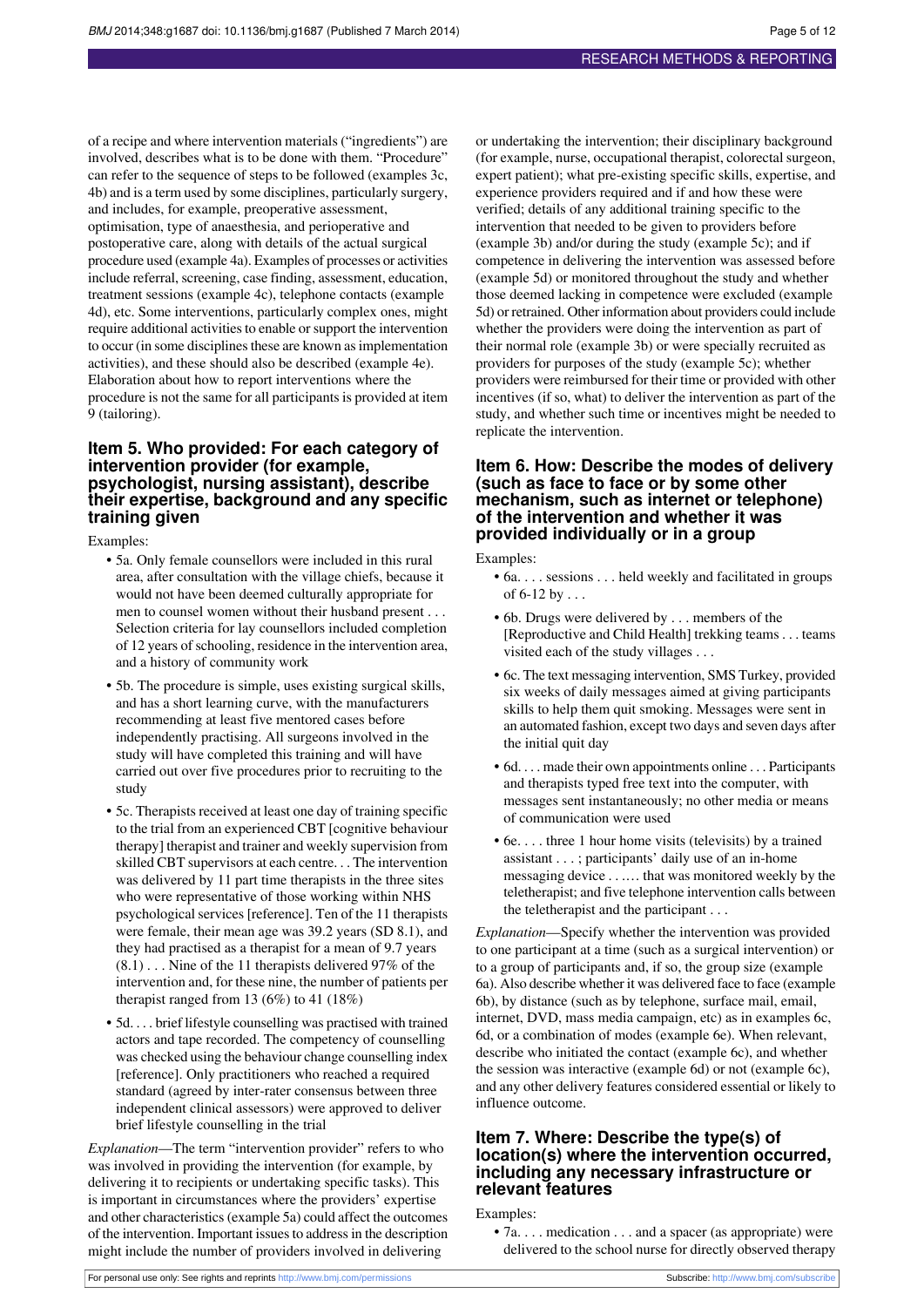on the days on which the child attended school. . . An additional canister of preventive medication was delivered to the child's home to use on weekends and other days the child did not attend school, and the child's caregiver was shown proper administration technique

- **•** 7b. Women were recruited from three rural and one peri-urban antenatal clinic in Southern Malawi . . . tablets were taken under supervision at the clinic
- 7c... participants for the ... telehealth trial, across three sociodemographically distinct regions in England (rural Cornwall, rural and urban Kent, and urban Newham in London) comprising four primary care trusts. . . Control participants had no telehealth or telecare equipment installed their homes for the duration of the study. A Lifeline pendant (a personal alarm) plus a smoke alarm linked to a monitoring centre were not, on their own, sufficient to classify as telecare for current purposes
- **•** 7d. Most births in African countries occur at home, especially in rural areas . . . They identified pregnant women and made five home visits during and after pregnancy . . . Peer counsellors lived in the same communities, so informal contacts to make arrangements for visits were common. . . counsellors were . . . given a bicycle, T shirt. . .
- **•** 7e. This paper contains a box, titled "Key features of healthcare systems in Northern Ireland and Republic of Ireland," which summarises relevant aspects of general practices such as funding, registration, and access to free prescriptions

*Explanation*—In some studies the intervention can be delivered in the same location where participants were recruited and/or data were collected and details might therefore already be included in the primary paper (for example, as in item 4b of CONSORT 2010 statement if reporting a trial). If, however, the intervention occurred in different locations, this should be specified. At its simplest level, the location might be, for example, in the participants' home (example 7a), residential aged care facility, school (example 7a), outpatient clinic (example 7b), inpatient hospital room, or a combination of locations (example 7a). Features or circumstances about the location can be relevant to the delivery of the intervention and should be described (examples 7e). For example, they might include the country (example 7b), type of hospital or primary care (example 7c), publicly or privately funded care, volume of activity, details of the healthcare system, or the availability of certain facilities or equipment (examples 7c, 7d, 7e). These features can impact on various aspects of the intervention such as its feasibility (example 7d) or provider or participant adherence and are important for those considering replicating the intervention.

#### **Item 8. When and how much: Describe the number of times the intervention was delivered and over what period of time including the number of sessions, their schedule, and their duration, intensity or dose**

Examples:

- **•** 8a. . . . a loading dose of 1 g of tranexamic acid infused over 10 min, followed by an intravenous infusion of 1 g over 8 h
- **•** 8b. They received five text messages a day for the first five weeks and then three a week for the next 26 weeks
- 8c. . . . . exercise three times a week for 24 weeks. . . Participants began with 15 minutes of exercise and increased to 40 minutes by week eight . . . Between weeks eight and 24, attempts to increase exercise intensity were made at least weekly either by increasing treadmill speed or by increasing the treadmill grade. Participants with leg symptoms were encouraged to exercise to near maximal leg symptoms. Asymptomatic participants were encouraged to exercise to a level of 12 to 14 . . . . on the Borg rating of perceived exertion scale [reference]
- **•** 8d. . . . delivered weekly one hour sessions in the woman's home, for up to eight weeks . . . starting at around eight weeks postnatally

*Explanation*—The type of information needed about the "when and how much" of the intervention will differ according to the type of intervention. For some interventions some aspects will be more important than others. For example, for pharmacological interventions, the dose and scheduling is often important (example 8a); for many non-pharmacological interventions, the "how much" of the intervention is instead described by the duration and number of sessions (examples 8b, 8c). For multiple session interventions, the schedule of the sessions is also needed (example 8b) and if the number of sessions, their schedule, and/or intensity was fixed (examples 8b, 4c, 6a) or if it could be varied according to rules and if so, what they were (example 8c). Tailoring of the intervention to individuals or groups of individuals is elaborated on in item 9 (tailoring). For some interventions, as part of the "when" information, detail about the timing of the intervention in relation to relevant events might also be important (for example, how long after diagnosis, first symptoms, or a crucial event did the intervention start) (example 8d). As described below in item 12, the "amount" or dose of intervention that participants actually received might differ from the amount intended. This detail should be described, usually in the results section (examples 12a-c).

#### **Item 9. Tailoring: If the intervention was planned to be personalised, titrated or adapted, then describe what, why, when, and how**

Examples:

- **•** 9a. Those allocated to the intervention arm followed an intensive stepped programme of management, with mandatory visits to their doctor at weeks 6, 10, 14, and 18 after randomisation to review their blood pressure and to adjust their treatment if needed according to prespecified algorithms [provided in supplementary appendix]
- **•** 9b. All patients received laparoscopic mini-gastric bypass surgery. . . The bypass limb was adjusted according to the preoperative BMI of the patient. A 150 cm limb was used for BMI 35, with a 10 cm increase in the bypass limb with every BMI category increase, instead of using a fixed limb for all patients
- **•** 9c. Participants began exercising at 50% of their 1 rm [repetition maximum]. Weights were increased over the first five weeks until participants were lifting 80% of their 1 rm. Weights were adjusted after each monthly 1 rm and as needed to achieve an exercise intensity of a rating of perceived exertion of 12 to 14
- **•** 9d. Stepped-care decisions for patients . . . were guided by responses to the nine item patient health questionnaire [reference], administered at each treatment visit and formally evaluated at eight week intervals. Patients who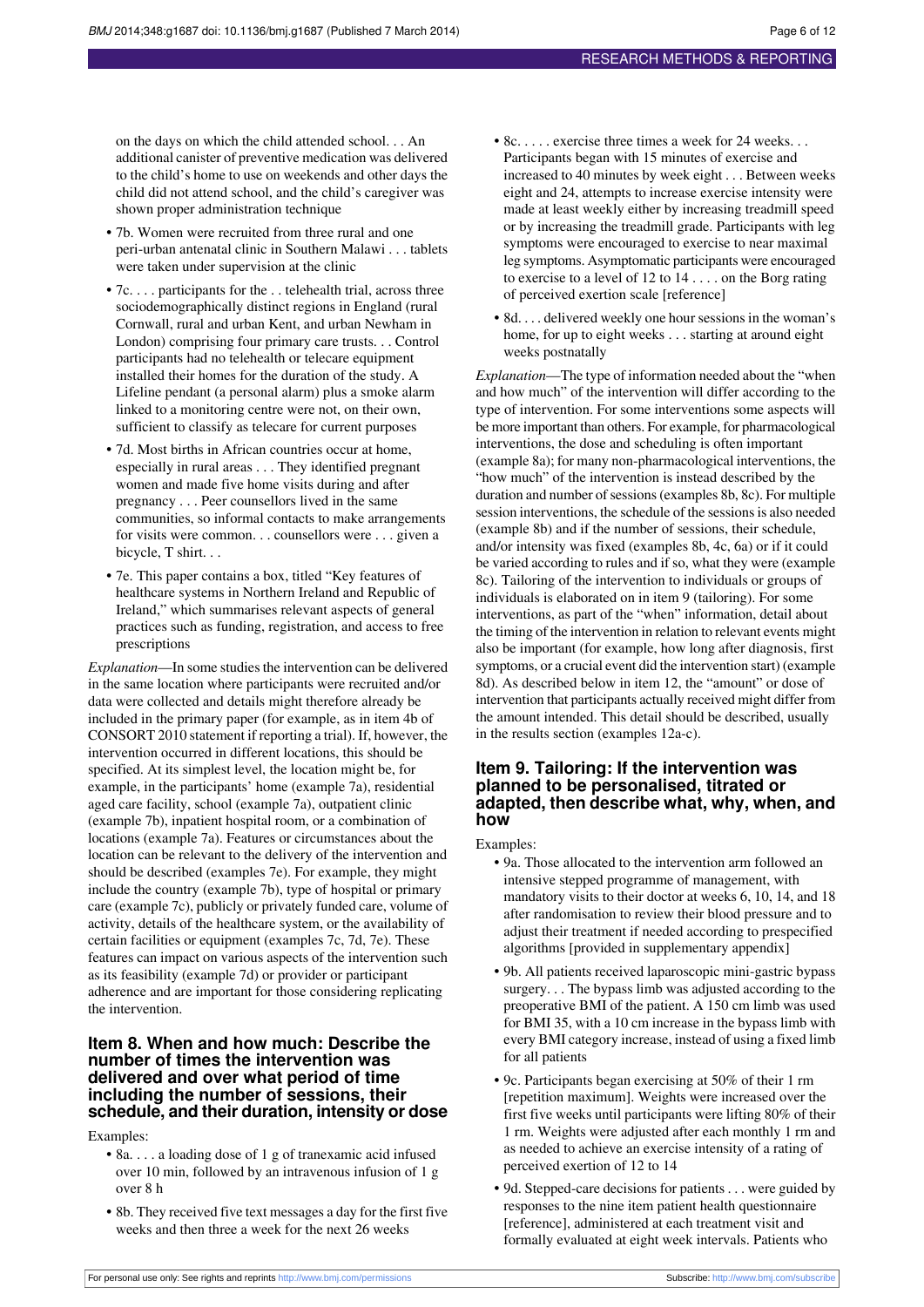did not show prespecified improvement were offered the choice of switching treatments (for example, from problem solving therapy to medication), adding the other treatment, or intensifying the original treatment choice, based on the treatment team's recommendation (for details, see [reference])

*Explanation*—In tailored interventions, not all participants receive an identical intervention. Interventions can be tailored for several reasons, such as titration to obtain an appropriate "dose" (example 9a); participant's preference, skills, or situation (example 9b); or it may be an intrinsic element of the intervention as with increasing intensity of an exercise (example 9c). Hence, a brief rationale and guide for tailoring should be provided, including any variables/constructs used for participant assessment (examples 9b, 9c) and subsequent tailoring. Tailoring can occur at several stages and authors should describe any decision points and rules used at each point (example 9d). If any decisional or instructional materials are used, such as flowcharts, algorithms or dosing nomograms, these should be included, referenced (example 9d), or their location provided (example 9a).

#### **Item 10. Modifications: If the intervention was modified during the course of the study, describe the changes (what, why, when, and how)**

Examples:

- **•** 10a. A mixture of general practitioners and practice care nurses delivered 95% of screening and brief intervention activity in this trial. . . Owing to this slow recruitment, research staff who had delivered training in study procedures supported screening and brief intervention delivery in 10 practices and recruited 152 patients, which was 5% of the total number of trial participants
- **•** 10b. Computers with slow processing units and poor internet connections meant that seven general practitioners never got functional software; they used a structured paper version that was faxed between the research team and general practitioner after each appointment

*Explanation*— This item refers to modifications that occur at the study level, not individual tailoring as described in item 9. Unforeseen modifications to the intervention can occur during the course of the study, particularly in early studies. If this happens, it is important to explain what was modified, why and when modifications occurred, and how the modified intervention differed from the original (example 10a—modification to who provided the intervention; example 10b— modification in the materials). Modifications sometimes reflect changing circumstances. In other studies, they can show learning about the intervention, which is important to transmit to the reader and others to prevent unnecessary repetition of errors during attempts to replicate the intervention. If changes to the intervention occurred between the published protocol or published pilot study and the primary paper, these changes should also be described.

#### **Item 11. How well (planned): If intervention adherence or fidelity was assessed, describe how and by whom, and if any strategies were used to maintain or improve fidelity, describe them**

Examples:

**•** 11a. Pathologists were trained to identify lateral spread of tumour according to the protocol [reference]. The results

of histopathological examination of the specimens were reviewed by a panel of supervising pathologists and a quality manager

- **•** 11b. Staff in the study sites were trained initially, and therapy supervision was provided by weekly meetings between therapists and investigators. Cognitive therapy sessions were taped with the participant's consent so that participants could be asked to listen to the tapes as part of their homework and to assist supervision. During the course of the trial a sample of 80 tapes was rated according to the cognitive therapy scale-revised [reference] and the cognitive therapy for at risk populations adherence scale [reference] to ensure rigorous adherence to the protocol throughout the duration of the trial. These tapes were drawn from both early and late phases of therapy and included participants from each year of recruitment
- **•** 11c. Adherence to trial medication was assessed by means of self reported pill counts collected during follow-up telephone calls. These data were categorised as no pills taken, hardly any taken (1-24% of prescribed doses), some taken (25-49%), most taken (50-74%), or all taken  $(75-100\%)$
- **•** 11d. Training will be delivered independently in each of the three regional study centres. All trainers will adhere to a single training protocol to ensure standardised delivery of the training across centres. Training delivery will be planned and rehearsed jointly by all trainers using role play and peer review techniques. In addition, the project manager will act as an observer during the first two training sessions in each centre and will provide feedback to trainers with a view to further standardising the training [note, this example is from a protocol]

*Explanation*—Fidelity refers to the degree to which an intervention happened in the way the investigators intended it  $to<sup>20</sup>$  and can affect the success of an intervention.<sup>21</sup> The terms used to describe this concept vary among disciplines and include treatment integrity, provider or participant adherence, and implementation fidelity. This item—and item 12—extends beyond simple receipt of the intervention (such as how many participants were issued with the intervention drug or exercises) and refers to "how well" the intervention was received or delivered (such as how many participants took the drug/did the exercises, how much they took/did, and for how long). Depending on the intervention, fidelity can apply to one or more parts of the intervention, such as training of providers (examples 11a, 11b, 11d), delivery of the intervention (example 11b), and receipt of the intervention (example 11c). The types of measures used to determine intervention fidelity will also vary according to the type of intervention. For example, in simple pharmacological interventions, assessing fidelity often focuses on recipients' adherence to taking the drug (example 11b). In complex interventions, such as rehabilitation, psychological, or behaviour change interventions, however, assessment of fidelity is also more complex (example 11b). There are various preplanned strategies and tools that can be used to maintain fidelity before delivery of the intervention (example 11d) or during the study (example 11b). If any strategies or tools were used to maintain fidelity, they should be clearly described. Any materials used as part of assessing or maintaining fidelity should be included, referenced, or their location provided.

#### **Item 12: How well (actual): If intervention adherence or fidelity was assessed, describe**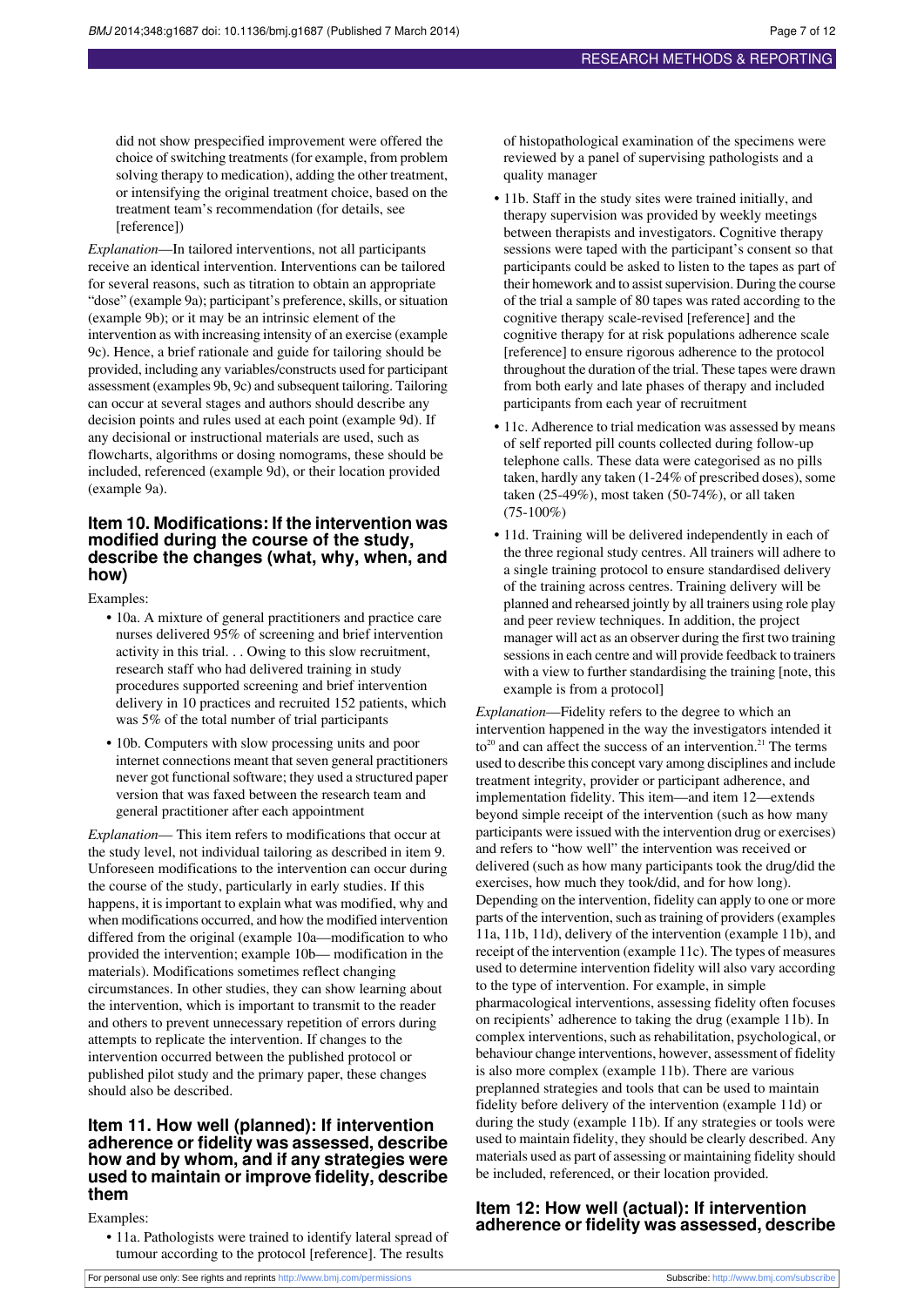#### **the extent to which the intervention was delivered as planned**

Examples:

- **•** 12a. The mean (SD) number of physiotherapy sessions attended was 7.5 (1.9). Seven patients(9%) completed less than four physiotherapy sessions; the reasons included non-attendance, moving interstate, or recovery from pain. Of patients in the physiotherapy groups, 70% were compliant with their home exercise program during at least five of seven weeks
- **•** 12b. The EE [early exercise] group reported an adherence rate of 73% at [time] T2 and 75.7% at [time] T3, and the CE [delayed exercise] group reported 86.7% adherence at T3 . . . with the early exercise EE group reporting disease and treatment related barriers to exercise during their cancer treatment ("week of chemotherapy" 14%; "fatigue" 10%); or life related barriers ("illness eg, colds or flu" 16%; "family obligations" 13%)"
- **•** 12c. A total of 214 participants (78%) reported taking at least 75% of the study tablets; the proportion of patients who reported taking at least 75% of the tablets was similar in the two groups
- **•** 12d. The integrity of the psychological therapy was assessed with the cognitive therapy rating scale [reference] to score transcripts of 40 online sessions for patients who had completed at least five sessions of therapy. With use of computer generated random numbers, at least one such patient was selected for each therapist. For these patients, either session six or the penultimate session was rated by two independent CBT [cognitive behaviour therapy]-trained psychologists, who gave mean ratings of 31 (SD between therapists 9) and 32 (13) of 72

*Explanation*— For various reasons, an intervention, or parts of it, might not be delivered as intended, thus affecting the fidelity of the intervention. If this is assessed, authors should describe the extent to which the delivered intervention varied from the intended intervention. This information can help to explain study findings, minimise errors in interpreting study outcomes, inform future modifications to the intervention, and, when fidelity is poor, can point to the need for further studies or strategies to improve fidelity or adherence.<sup>22</sup> <sup>23</sup> For example, there might be some aspects of the intervention that participants do not like and this could influence their adherence. The way in which the intervention fidelity is reported will reflect the measures used to assess it (examples 12a-d), as described in item 11.

## **Discussion Who should use TIDieR?**

We describe a short list of items that we believe can be used to improve the reporting of interventions and make it easier for authors to structure accounts of their interventions, reviewers and editors to assess the descriptions, and readers to use the information. Consistent with the CONSORT 2010 and SPIRIT 2013 statements, we recommend that interventions are described in enough detail to enable replication, and recommend that authors use the TIDieR checklist to achieve this. As inclusion of all intervention details is not always possible in the primary paper of a study, the TIDieR checklist encourages authors to indicate that they have reported each of the items and to state where this information is located (see appendix 3).

The number of checklist items reported is improved when journals require checklist completion as part of the submission process.<sup>24</sup> We encourage journals to endorse the use of the TIDieR checklist, in a similar way to CONSORT and related statements. This can be done by modifying their author instructions, publishing an editorial about intervention reporting, and including a link to the checklist on their website. Few journals currently provide specific guidance about how to report interventions.<sup>25</sup> A small number have editorial policies stating that they will not publish trials unless intervention protocols or full details are available.<sup>26</sup> We encourage other journals to consider adopting similar policies. Any links provided by journals and authors should be reliable and enduring. Stable depositories for descriptions of interventions are also required, and their development needs the contribution and collaboration of all stakeholders in the research community (such as researchers, journal editors, publishers, research funding bodies).

Authors might also want to be guided by the TIDieR items when describing interventions in systematic reviews so that readers of reviews have access to full details of any intervention (or at least details about where to obtain further information) that they want to replicate after reading the review.

#### **Using TIDieR in conjunction with the CONSORT and SPIRIT Statements**

For authors submitting reports of randomised trials, we suggest using the TIDieR in conjunction with the CONSORT checklist: when authors complete item 5 of the CONSORT checklist, they should insert "refer to TIDieR checklist" and provide a separate completed TIDieR checklist. For journals that adopt this recommendation, their instructions to authors will need to be modified accordingly and their editors and reviewers made aware of the change. Similarly, for authors submitting protocols of trials, the TIDieR checklist can be referred to when dealing with item 11 of the SPIRIT 2013 checklist. One point of difference is that two TIDieR items (items 10 and 12) are not applicable to intervention reporting in protocols because they cannot be completed until the study is complete. This is noted on the TIDieR checklist. Published protocols are likely to grow in importance as a source of information about the intervention and use of TIDieR in conjunction with the SPIRIT 2013 statement can facilitate this. For authors of study designs other than randomised trials, TIDieR can be used alone as a standalone checklist or in conjunction with the relevant statement for that study design (such as the STROBE statement<sup>12</sup>). We acknowledge that describing complex interventions well can be challenging and that for some particularly complex interventions, a checklist, such as TIDieR, could go some way towards assisting with intervention reporting but might not be able to capture the full complexity of these interventions.

We recognise that adhering to the TIDieR checklist might increase the word count of a paper, particular if the study protocol is not publicly available. We believe this might be necessary to help improve the reporting of studies generally and interventions specifically. As journals recognise the importance of well reported studies and fully described methods, and many move to a model of online only, or a hybrid of printed and online with posting of the full study protocol, this might become less of a barrier to quality reporting. For example, the Nature Publishing Group recently removed word limits on the methods section of submitted papers and advises that: "If more space is required to describe the methods completely, the author should include the 300-word section 'Methods Summary' and provide an additional 'Methods'section at the end of the text, following the figure legends. This Methods section will appear in the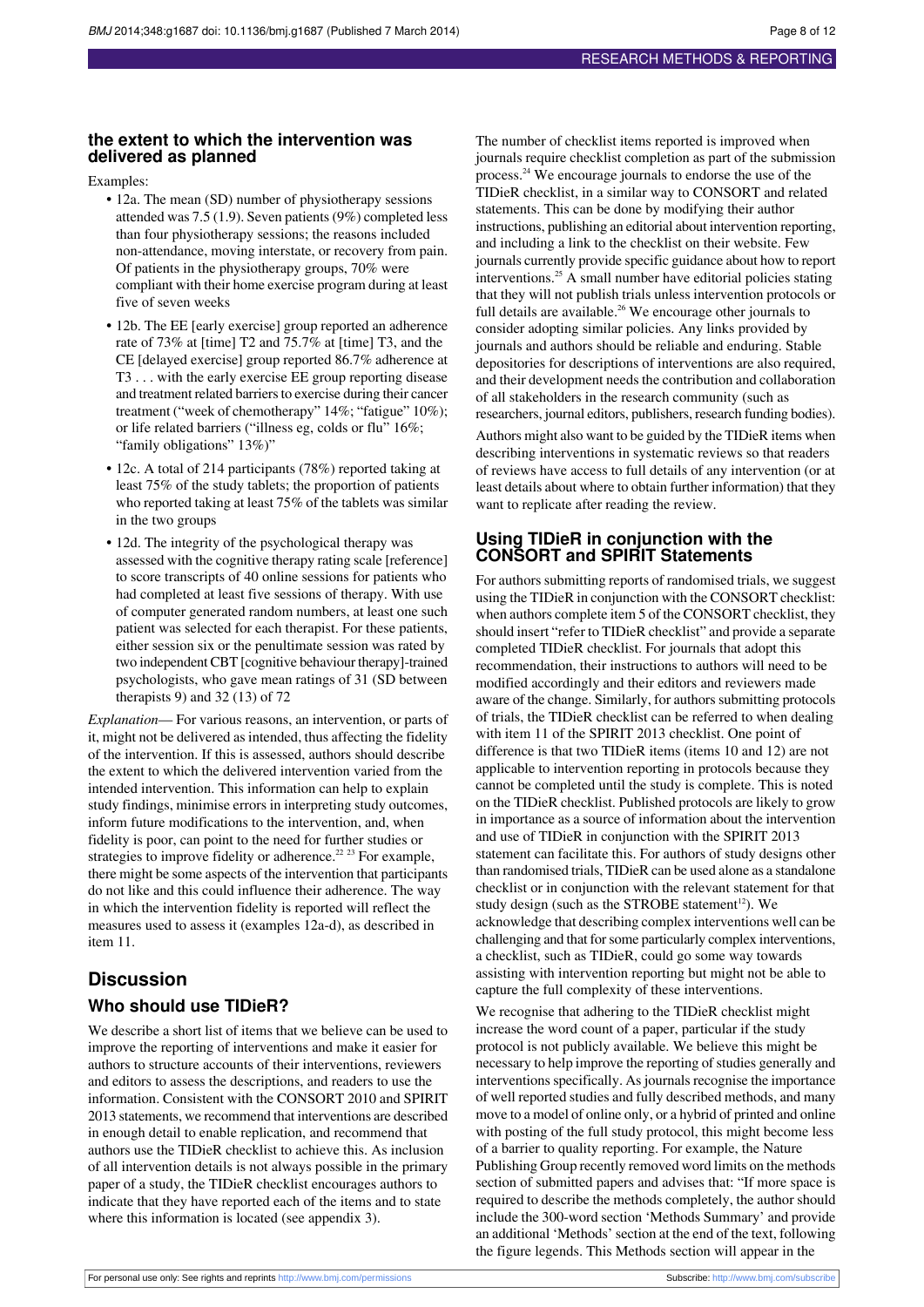online . . . version of the paper, but will not appear in the printed issue. The Methods section should be written as concisely as possible but should contain all elements necessary to allow interpretation and replication of the results."<sup>27</sup>

#### **Conclusion**

The TIDieR checklist and guide should assist authors, editors, peer reviewers, and readers. Some authors might perceive this checklist as another time consuming hurdle and elect to seek publication in a journal that does not endorse reporting guidelines. There is a large evidence base indicating that the quality of reporting of health research is unacceptably poor. Properly endorsed and implemented reporting guidelines offer a way for publishers, editors, peer reviewers, and authors to do a better job of completely and transparently describing what was done and found.<sup>28</sup> Doing so will help reduce wasteful research<sup>29 30</sup> and increase the potential impact of research on health.

We are grateful to everyone who responded to the Delphi survey and for their thoughtful comments. We also thank Nicola Pidduck (Department of Primary Care Health Sciences, Oxford University) for her assistance in organising the consensus meeting in Oxford.

Contributors: PPG and TCH initiated the TIDieR group and led the organising of the Delphi survey and consensus meeting, in conjunction with the other members of the steering group (IB, RM, and RP). TCH led the writing of the paper. All authors contributed to the drafting and revision of the paper and approved the final version. TCH and PPG are guarantors.

Funding: There was no explicit funding for the development of this checklist and guide. The consensus meeting in March 2013 was partially funded by a NIHR Senior Investigator Award held by PPG. TCH is supported by a National Health and Medical Research Council of Australia (NHMRC)/Primary Health Care Research Evaluation and Development Career Development Fellowship (1033038) with funding provided by the Australian Department of Health and Ageing. PPG is supported by a NHMRC Australia Fellowship (527500). DGA is supported by a programme grant from Cancer Research UK (C5529). MDW is supported by a Wellcome Trust Senior Investigator award (WT097899MA).

Competing interests: All authors have completed the Unified Competing Interest form at [www.icmje.org/coi\\_disclosure.pdf](http://www.icmje.org/coi_disclosure.pdf) (available on request from the corresponding author) and declare: RM is employed by NETSCC, part of the National Institute for Health Research (NIHR) in England. NETSCC manages on behalf of NIHR the NIHR Journals Library, "a suite of five open access journals providing an important and permanent archive of research funded by the National Institute for Health Research." The NIHR Journals Library places great value on reporting the full results of funded research and so is likely to be a user of TIDieR, as it is of other reporting guidelines. VB was the Chief Editor of PLOS Medicine at the time of the consensus meeting and initial drafting of this paper. HM is an assistant editor at BMJ but was not involved in any decision making regarding this paper.

Provenance and peer review: Not commissioned; externally peer reviewed.

- 1 Duff J, Leather H, Walden E, LaPlant K, George T. Adequacy of published oncology randomised controlled trials to provide therapeutic details needed for clinical application. J Natl Cancer Inst 2010;102:702-5.
- 2 Glasziou P, Meats E, Heneghan C, Shepperd S. What is missing from descriptions of treatment in trials and reviews? BMJ 2008;336:1472-4.
- 3 Hoffmann T, Erueti C, Glasziou P. Poor description of non-pharmacological interventions: analysis of consecutive sample of randomised trials. BMJ 2013:347:f3755.
- 4 Schulz K, Altman D, Moher D, CONSORT Group. CONSORT 2010 Statement guidelines for reporting parallel group randomised trials. BMJ 2010;340:c332.
- 5 Schroter S, Glasziou P, Heneghan C. Quality of descriptions of treatments: a review of published randomised controlled trials. BMJ Open 2012;2:e001978.
- 6 Boutron I, Moher D, Altman D, Schulz K, Ravaud P. Extending the CONSORT statement to randomised trials of nonpharmacologic treatment: explanation and elaboration. Ann Intern Med 2008;148:295-310.
- MacPherson H, Altman DG, Hammerschlag R, Youping L, Taixiang W, White A, et al. Revised standards for reporting interventions in clinical trials of acupuncture (STRICTA): extending the CONSORT statement. PLoS Med 2010;7:e1000261.
- Gagnier J, Boon H, Rochon P, Moher D, Barnes J, Bombardier C, et al. Reporting randomised, controlled trials of herbal interventions: an elaborated CONSORT statement. Ann Intern Med 2006;144:364-7.
- 9 Chan A, Tetzlaff J, Gøtzsche P, Altman D, Mann H, Berlin J, et al. SPIRIT 2013 explanation and elaboration: guidance for protocols of clinical trials. BMJ 2013;346:e7586.
- 10 Moher D, Schulz K, Simera I, Altman D. Guidance for developers of health research reporting guidelines. PLoS Med 2010;7:e1000217.
- Murphy M, Black N, Lamping D, McKee C, Sanderson C, Askham J, et al. Consensus development methods, and their use in clinical guideline development. Health Technol Assess 1998;2:1-88.
- 12 Von Elm E, Altman D, Egger M, Pocock S, Gøtzsche P, Vandenbroucke J, et al. The Strengthening the Reporting of Observational Studies in Epidemiology (STROBE) statement: guidelines for reporting observational studies. BMJ 2007;335:806-8.
- 13 De Bruin M, Viechtbauer W, Hospers H, Schaalma H, Kok G. Standard care quality determines treatment outcomes in control groups of HAART-adherence intervention studies: implications for the interpretation and comparison of intervention effects. Health Psychol 2009;28:668-74.
- 14 Thorpe K, Zwarenstein M, Oxman AD, Treweek S, Furberg C, Altman D, et al. A pragmatic-explanatory continuum indicator summary (PRECIS): a tool to help trial designers. J Clin Epidemiol 2009;62:464-75.
- 15 Craig P, Dieppe P, Macintyre S, Michie S, Nazareth I, Petticrew M. Developing and evaluating complex interventions: the new Medical Research Council guidance. BMJ 2008;337:a1655.
- 16 McCleary N, Duncan E, Stewart F, Francis J. Active ingredients are reported more often for pharmacologic than non-pharmacologic interventions: an illustrative review of reporting practices in titles and abstracts. Trials 2013;14:146.
- 17 Michie S, West R. Behaviour change theory and evidence: a presentation to Government. Health Psychol Rev 2013;7:1-22.
- 18 Dixon-Woods M, Leslie M, Tarrant C, Bion J. Explaining Matching Michigan: an ethnographic study of a patient safety program. Implement Sci 2013;8:70.
- 19 Dixon-Woods M, Bosk C, Aveling E, Goeschel C, Pronovost P. Explaining Michigan: developing an ex post theory of a quality improvement program. Milbank Q 2011;89:167-205.
- 20 Carroll C, Patterson M, Wood S, Booth A, Rick J, Balain S. A conceptual frame implementation fidelity. Implement Sci 2007;2:40.
- 21 Bellg AJ, Borrelli B, Resnick B, Hecht J, Minicucci D, Ory M, et al. Enhancing treatment fidelity in health behaviour change studies: best practices and recommendations from the NIH Behaviour Change Consortium. Health Psychol 2004;23:443-51.
- 22 Hardeman W, Michie S, Fanshawe T, Prevost T, McLoughlin K, Kinmonth AL. Fidelity of delivery of a physical activity intervention: predictors and consequences. Psychol Health 2008;23:11-24.
- 23 Spillane V, Byrne M, Byrne M, Leathem C, O'Malley M, Cupples M. Monitoring treatr fidelity in a randomised controlled trial of a complex intervention. J Adv Nursing 2007;60:343-52.
- Hopewell S, Ravaud P, Baron G, Boutron I. Effect of editors' implementation of CONSORT guidelines on the reporting of abstracts in high impact medical journals: interrupted time series analysis. BMJ 2012;344:e4178.
- 25 Hoffmann T, English T, Glasziou P. Reporting of interventions in randomised trials: an audit of journal Instructions to Authors. Trials 2014:15:20.
- 26 Michie S, Fixsen D, Grimshaw JM, Eccles MP. Specifying and reporting complex behaviour change interventions: the need for a scientific method. Implement Sci 2009;4:40.
- 27 Nature. For authors: manuscript formatting guide [Internet]. [www.nature.com/nature/](http://www.nature.com/nature/authors/gta/index.html#a5.3) [authors/gta/index.html#a5.3](http://www.nature.com/nature/authors/gta/index.html#a5.3).
- 28 Turner L, Shamseer L, Altman DG, Schulz KF, Moher D, Does use of the CONSORT Statement impact the completeness of reporting of randomised controlled trials published in medical journals? A Cochrane review. Syst Rev 2012;1:60.
- 29 Chalmers I, Glasziou P. Avoidable waste in the production and reporting of research evidence. Lancet 2009;374:86-9.
- 30 Glasziou P, Altman D, Bossuyt P, Boutron I, Clarke M, Julious S, et al. Reducing waste from incomplete or unusable reports of biomedical research. Lancet 2014;383:267-76.

**Accepted:** 04 February 2014

Cite this as: BMJ 2014;348:g1687

© BMJ Publishing Group Ltd 2014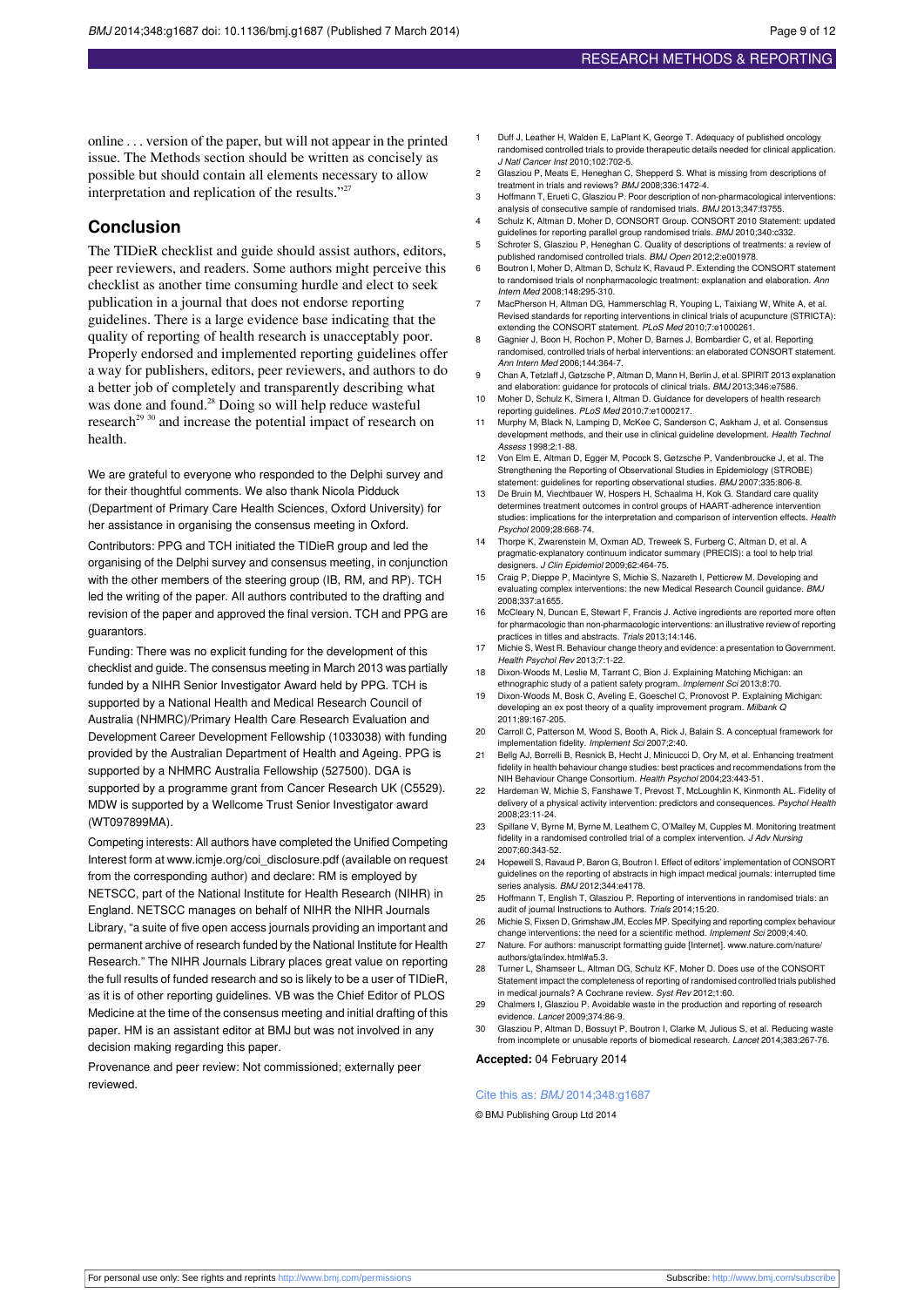#### **Summary points**

Without a complete published description of interventions, clinicians and patients cannot reliably implement effective interventions

The quality of description of interventions in publications, regardless of type of intervention, is remarkably poor

The Template for Intervention Description and Replication (TIDieR) checklist and guide has been developed to improve the completeness of reporting, and ultimately the replicability, of interventions

TIDieR can be used by authors to structure reports of their interventions, by reviewers and editors to assess completeness of descriptions, and by readers who want to use the information

## <span id="page-9-0"></span>**Tables**

Table 1| Items included in the Template for Intervention Description and Replication (TIDieR) checklist: information to include when describing an intervention. Full version of checklist provides space for authors and reviewers to give location of the information (see **appendix 3)**

| Item No                  | Item                                                                                                                                                                                                                                                                                                      |
|--------------------------|-----------------------------------------------------------------------------------------------------------------------------------------------------------------------------------------------------------------------------------------------------------------------------------------------------------|
| <b>Brief name</b>        |                                                                                                                                                                                                                                                                                                           |
| 1                        | Provide the name or a phrase that describes the intervention                                                                                                                                                                                                                                              |
| Why                      |                                                                                                                                                                                                                                                                                                           |
| 2                        | Describe any rationale, theory, or goal of the elements essential to the intervention                                                                                                                                                                                                                     |
| What                     |                                                                                                                                                                                                                                                                                                           |
| 3                        | Materials: Describe any physical or informational materials used in the intervention, including those provided to participants<br>or used in intervention delivery or in training of intervention providers. Provide information on where the materials can be<br>accessed (such as online appendix, URL) |
| 4                        | Procedures: Describe each of the procedures, activities, and/or processes used in the intervention, including any enabling<br>or support activities                                                                                                                                                       |
| Who provided             |                                                                                                                                                                                                                                                                                                           |
| 5                        | For each category of intervention provider (such as psychologist, nursing assistant), describe their expertise, background,<br>and any specific training given                                                                                                                                            |
| How                      |                                                                                                                                                                                                                                                                                                           |
| 6                        | Describe the modes of delivery (such as face to face or by some other mechanism, such as internet or telephone) of the<br>intervention and whether it was provided individually or in a group                                                                                                             |
| Where                    |                                                                                                                                                                                                                                                                                                           |
| 7                        | Describe the type(s) of location(s) where the intervention occurred, including any necessary infrastructure or relevant features                                                                                                                                                                          |
| <b>When and How Much</b> |                                                                                                                                                                                                                                                                                                           |
| 8                        | Describe the number of times the intervention was delivered and over what period of time including the number of sessions,<br>their schedule, and their duration, intensity, or dose                                                                                                                      |
| <b>Tailoring</b>         |                                                                                                                                                                                                                                                                                                           |
| 9                        | If the intervention was planned to be personalised, titrated or adapted, then describe what, why, when, and how                                                                                                                                                                                           |
| <b>Modifications</b>     |                                                                                                                                                                                                                                                                                                           |
| $10*$                    | If the intervention was modified during the course of the study, describe the changes (what, why, when, and how)                                                                                                                                                                                          |
| How well                 |                                                                                                                                                                                                                                                                                                           |
| 11                       | Planned: If intervention adherence or fidelity was assessed, describe how and by whom, and if any strategies were used to<br>maintain or improve fidelity, describe them                                                                                                                                  |
| $12*$                    | Actual: If intervention adherence or fidelity was assessed, describe the extent to which the intervention was delivered as<br>planned                                                                                                                                                                     |

\*If checklist is completed for a protocol, these items are not relevant to protocol and cannot be described until study is complete.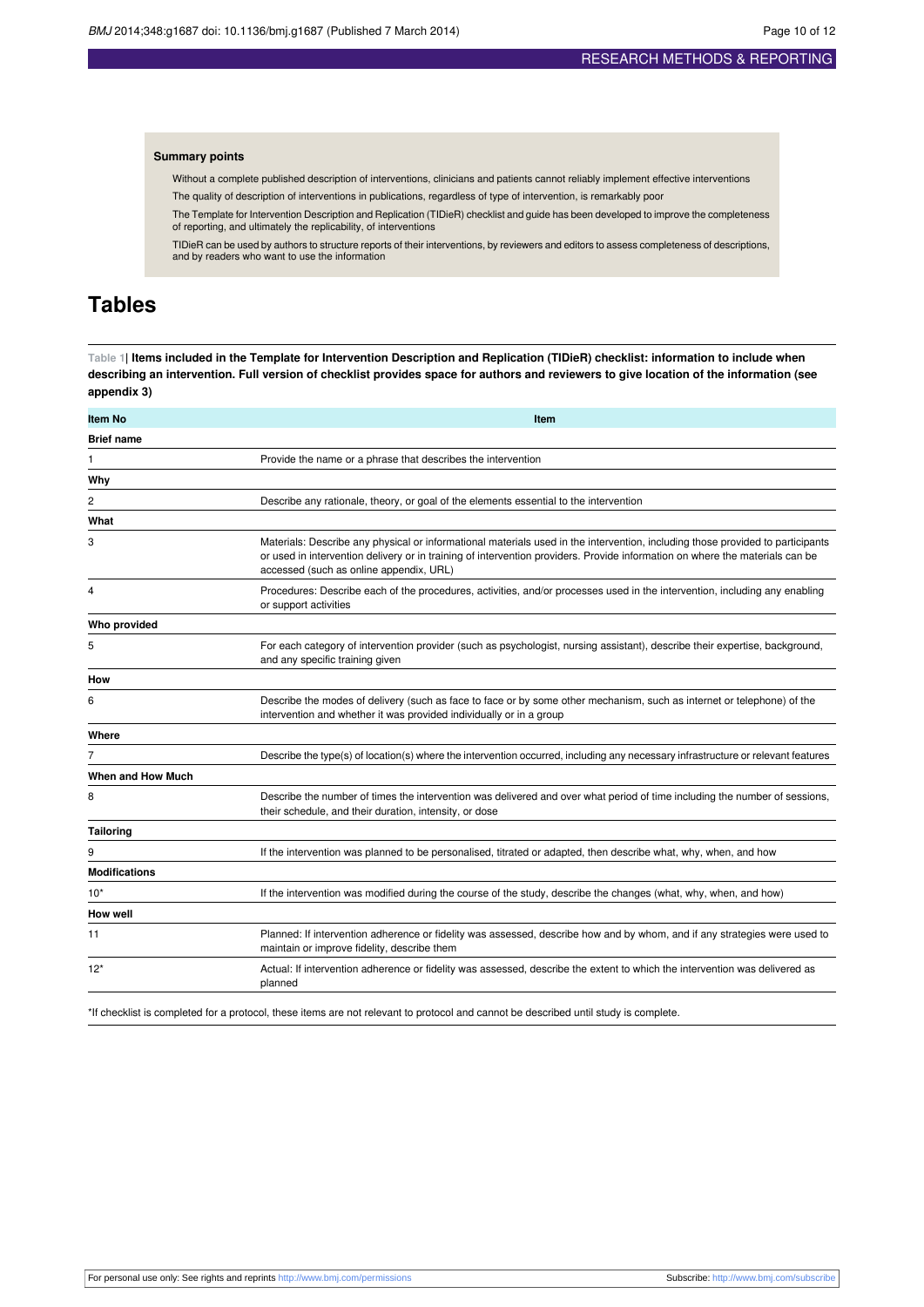#### <span id="page-10-0"></span>**Table 2| List of references for the examples used**

|    | <b>Citation</b>                                                                                                                                                                                                                                                                                                                            |
|----|--------------------------------------------------------------------------------------------------------------------------------------------------------------------------------------------------------------------------------------------------------------------------------------------------------------------------------------------|
| 1a | Gallagher LTQ, Hill C, Keamy Jr DG, Williams M, Hansen M, Maurer R, et al. Perioperative dexamethasone administration and risk of bleeding following<br>tonsillectomy in children: a randomized controlled trial. JAMA 2013;308:1221-6.                                                                                                    |
| 1b | Chalder M, Wiles NJ, Campbell J, Hollinghurst SP, Haase AM, Taylor AH, et al. Facilitated physical activity as a treatment for depressed adults:<br>randomised controlled trial. BMJ 2012;344:e2758.                                                                                                                                       |
| 1c | Vernooij JWP, Kaasjager HAH, van der Graaf Y, Wierdsma J, Grandjean HMH, Hovens MMC, et al. Internet based vascular risk factor management<br>for patients with clinically manifest vascular disease: randomised controlled trial. BMJ 2012;344:e3750.                                                                                     |
| 2a | De Gans JD, van de Beek D. Dexamethasone in adults with bacterial meningitis. N Engl J Med 2002;347:1549-56.                                                                                                                                                                                                                               |
| 2b | Cromheecke ME, Levi M, Colly LP, de Mol BJ, Prins MH, Hutten BA, et al. Oral anticoagulation self-management and management by a specialist<br>anticoagulation clinic: a randomised cross-over comparison. Lancet 2000;356:97-102.                                                                                                         |
| 2c | Hardeman W, Kinmonth AL, Michie S, Sutton S. Impact of a physical activity intervention program on cognitive predictors of behaviour among adults<br>at risk of type 2 diabetes (ProActive randomised controlled trial). Int J Behav Nutr Phys Act 2009;6:16.                                                                              |
| 2d | Bennell KL, Bowles K, Payne C, Cicuttini F, Williamson E, Forbes A, et al. Lateral wedge insoles for medial knee osteoarthritis: 12 month randomised<br>controlled trial. BMJ 2011;342: d2912.                                                                                                                                             |
| За | Bieri F, Gray DJ, Williams GM, Raso G, Li Y-S, Yuan L, et al. Health-education package to prevent worm infections in Chinese schoolchildren. N Engl<br>J Med 2013;368:1603-12.                                                                                                                                                             |
| Зb | Butler CC, Simpson SA, Hood K, Cohen D, Pickles T, Spanou C, et al. Training practitioners to deliver opportunistic multiple behaviour change<br>counselling in primary care: a cluster randomised trial. BMJ 2013;346:f1191.                                                                                                              |
| Зс | Ekeberg OM, Bautz-holter E, Tveita EK, Juel NG, Kvalheim S. Subacromial ultrasound guided or systemic steroid injection for rotator cuff disease:<br>randomised double blind study. BMJ 2009;338:a3112.                                                                                                                                    |
| 4a | Koning G, Andeweg C, Keus F, van Tilburg M, van Laarhoven C, Akkersdijk W. The transrectus sheath preperitoneal mesh repair for inguinal hernia:<br>technique, rationale, and results of the first 50 cases. Hernia 2012;16:295-9.                                                                                                         |
| 4b | Hijazi R, Taylor D, Richardson J. Effect of topical alkane vapocoolant spray on pain with intravenous cannulation in patients in emergency departments:<br>randomised double blind placebo controlled trial. BMJ 2009;338:b215.                                                                                                            |
| 4c | Reix P, Aubert F, Werck-Gallois M-C, Toutain A, Mazzocchi C, Moreux N, et al. Exercise with incorporated expiratory manoeuvres was as effective as<br>breathing techniques for airway clearance in children with cystic fibrosis: a randomised crossover trial. J Physiother 2012;58:241-7.                                                |
| 4d | Zurovac D, Sudoi RK, Akhwale WS, Ndiritu M, Hamer DH, Rowe AK, et al. The effect of mobile phone text-message reminders on Kenyan health<br>workers' adherence to malaria treatment guidelines: a cluster randomised trial. Lancet 2011;378:795-803.                                                                                       |
| 4e | Huang SS, Septimus E, Kleinman K, Moody J, Hickok J, Avery TR, et al. Targeted versus universal decolonisation to prevent ICU infection. N Engl J<br>Med 2013;368:2255-65.                                                                                                                                                                 |
| 5a | Doherty T, Tabana H, Jackson D, Swanevelder S, Fox MP, Thorson A. Effect of home based HIV counselling and testing intervention in rural South<br>Africa: cluster randomised trial. BMJ 2013;3481:1-11.                                                                                                                                    |
| 5b | Tiernan J, Hind D, Watson A, Wailoo AJ, Bradburn M, Shephard N, et al. The HubBLe trial: haemorrhoidal artery ligation (HAL) versus rubber band<br>ligation (RBL) for haemorrhoids. BMC Gastroenterol 2012;12:153.                                                                                                                         |
| 5c | Wiles N, Thomas L, Abel A, Ridgway N, Turner N, Campbell J, et al. Cognitive behavioural therapy as an adjunct to pharmacotherapy for primary care<br>based patients with treatment resistant depression: results of the CoBalT randomised controlled trial. Lancet 2013;381:375-84.                                                       |
| 5d | Kaner E, Bland M, Cassidy P, Coulton S, Dale V, Deluca P, et al. Effectiveness of screening and brief alcohol intervention in primary care (SIPS trial):<br>pragmatic cluster randomised controlled trial. BMJ 2013;346:e8501.                                                                                                             |
| 6а | Thomas S, Thomas PW, Kersten P, Jones R, Green C, Nock A, et al. A pragmatic parallel arm multi-centre randomised controlled trial to assess the<br>effectiveness and cost-effectiveness of a group-based fatigue management programme (FACETS) for people with multiple sclerosis. J Neurol Neurosurg<br>Psychiatry 2013;84:1092-9.       |
| 6b | Bojang K, Akor F, Conteh L, Webb E, Bittaye O, Conway DJ, et al. Two strategies for the delivery of IPTc in an area of seasonal malaria transmission<br>in the Gambia: a randomised controlled trial. PLoS Med 2011;8:e1000409.                                                                                                            |
| 6с | Ybarra M, Bağcı Bosi A., Korchmaros J, Emri S. A text messaging-based smoking cessation program for adult smokers: randomised controlled trial.<br>J Med Internet Res 2012;14:e172.                                                                                                                                                        |
| 6d | Kessler D, Lewis G, Kaur S, Wiles N, King M, Weich S, et al. Therapist-delivered internet psychotherapy for depression in primary care: a randomised<br>controlled trial. Lancet 2009;374:628-34.                                                                                                                                          |
| 6e | Chumbler NR, Quigley P, Li X, Morey M, Rose D, Sanford J, et al. Effects of telerehabilitation on physical function and disability for stroke patients: a<br>randomised, controlled trial. Stroke 2012;43:2168-74.                                                                                                                         |
| 7a | Halterman J, Szilagyi P, Fisher S, Fagnano M, Tremblay P, Conn K, et al. Randomised controlled trial to improve care for urban children with asthma:<br>results of the school-based asthma therapy trial. Arch Pediatr Adolesc Med 2013;165:262-8.                                                                                         |
| 7b | Van den Broek NR, White SA, Goodall M, Ntonya C, Kayira E, Kafulafula G, et al. The APPLe study: a randomised, community-based, placebo-controlled<br>trial of azithromycin for the prevention of preterm birth, with meta-analysis. PLoS Med 2009;6:e1000191.                                                                             |
| 7c | Cartwright M, Hirani SP, Rixon L, Beynon M, Doll H, Bower P, et al. Effect of telehealth on quality of life and psychological outcomes over 12 months<br>(Whole Systems Demonstrator telehealth questionnaire study): nested study of patient reported outcomes in a pragmatic, cluster randomised controlled<br>trial. BMJ 2013;346:f653. |
| 7d | Lewycka S, Mwansambo C, Rosato M, Kazembe P, Phiri T, Mganga A, et al. Effect of women's groups and volunteer peer counselling on rates of<br>mortality, morbidity, and health behaviours in mothers and children in rural Malawi (MaiMwana): a factorial, cluster-randomised controlled trial. Lancet<br>2013;381:1721-35.                |